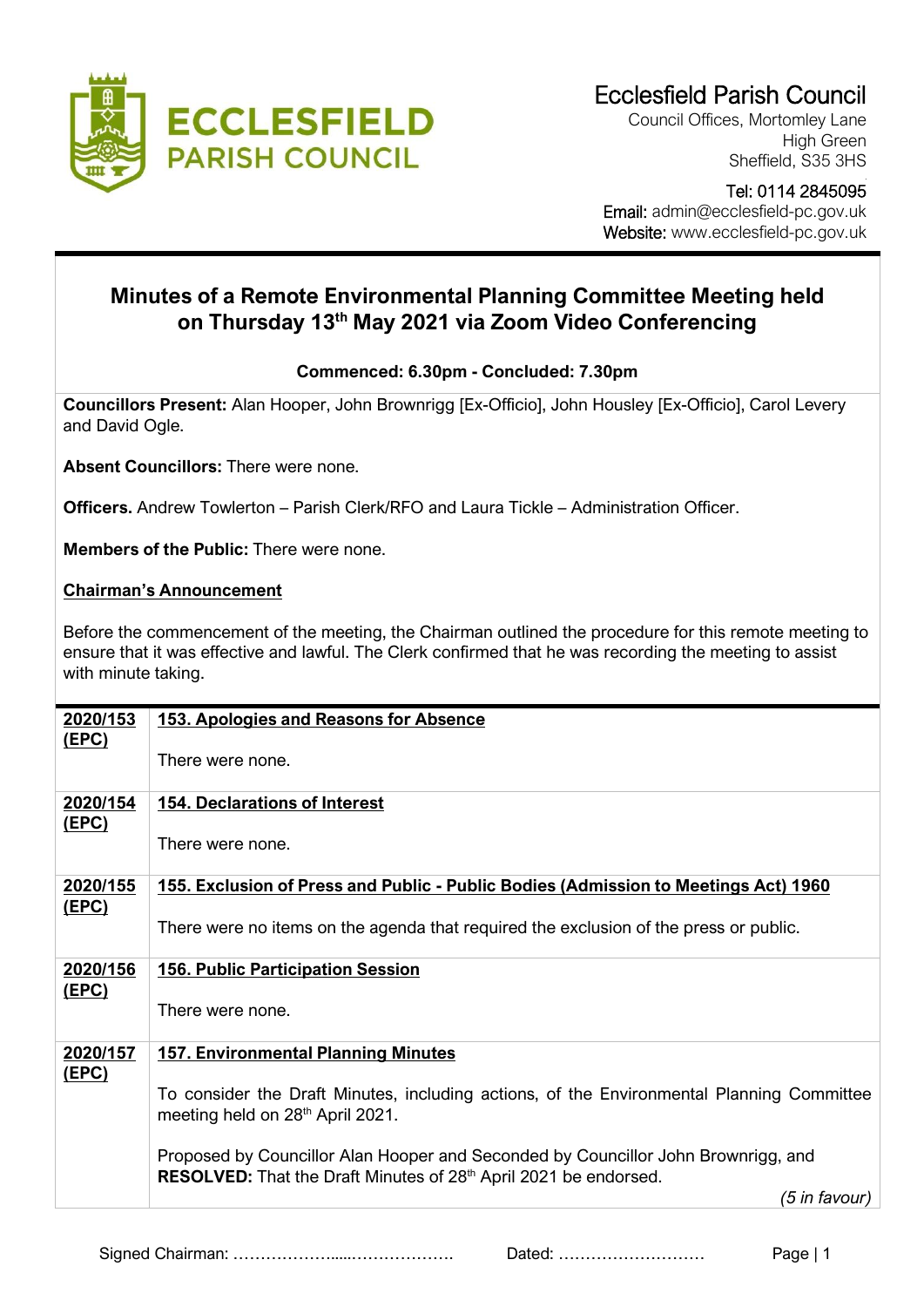| 2020/158<br>(EPC) | <b>158. Planning Matters</b>                                                                                                                                                                                                                                                                     |                                                                                                                                                                                                                                                                                                         |                        |  |  |  |
|-------------------|--------------------------------------------------------------------------------------------------------------------------------------------------------------------------------------------------------------------------------------------------------------------------------------------------|---------------------------------------------------------------------------------------------------------------------------------------------------------------------------------------------------------------------------------------------------------------------------------------------------------|------------------------|--|--|--|
|                   | 158.1 To note and consider the list of planning applications for comment since the last meeting<br>and any delegated to the Admin Officer in accordance with Council Policy.                                                                                                                     |                                                                                                                                                                                                                                                                                                         |                        |  |  |  |
|                   | 5 were considered.                                                                                                                                                                                                                                                                               |                                                                                                                                                                                                                                                                                                         |                        |  |  |  |
|                   | It was proposed by Councillor Alan Hooper and seconded by Councillor David Ogle, and<br><b>RESOLVED:</b> That the Council has no objections or comments to make on these planning<br>applications except for:                                                                                    |                                                                                                                                                                                                                                                                                                         |                        |  |  |  |
|                   | 1) 21/01691/REM - 218 Wortley Road, High Green, Sheffield, S35 4LX - The Planning<br>Committees comments on this application are:<br>Overdevelopment.<br>$\bullet$<br>Lack of car parking.<br>$\bullet$<br>Overlooking on Farlow Croft, High Green.<br>٠<br>Inadequate landscaping.<br>$\bullet$ |                                                                                                                                                                                                                                                                                                         |                        |  |  |  |
|                   |                                                                                                                                                                                                                                                                                                  |                                                                                                                                                                                                                                                                                                         | $(5$ in favour)        |  |  |  |
|                   | These comments will be submitted to Sheffield City Council.                                                                                                                                                                                                                                      |                                                                                                                                                                                                                                                                                                         |                        |  |  |  |
|                   | 158.2 To receive notifications of any planning decision notices (listed)<br>The Committee was informed of notifications of planning decision notices for six planning<br>applications. It was noted by the Committee.                                                                            |                                                                                                                                                                                                                                                                                                         |                        |  |  |  |
|                   | <b>Planning</b><br><b>Reference</b>                                                                                                                                                                                                                                                              | <b>Site/Location Proposal</b>                                                                                                                                                                                                                                                                           | <b>Outcome</b>         |  |  |  |
|                   | 21/00915/FUL                                                                                                                                                                                                                                                                                     | 20 Backfield Rise, Sheffield,<br><b>S35 2YR</b><br>Erection of two storey side extension with<br>integral store and formation of steps and<br>additional area of hardstanding to front of<br>dwellinghouse.                                                                                             | Granted conditionally. |  |  |  |
|                   | 21/00884/FUL                                                                                                                                                                                                                                                                                     | 55 Smithy Carr Avenue, Sheffield, S35<br>2ZQ<br>Erection of a single storey rear extension<br>and covered deck area.                                                                                                                                                                                    | Granted conditionally. |  |  |  |
|                   | 21/00537/FUL                                                                                                                                                                                                                                                                                     | 4 Mortomley Close, Sheffield,<br><b>S35 3HZ</b><br>Demolition of existing garage/outbuilding<br>and rear conservatory and erection of two<br>storey side extension, rear single storey<br>and construction of additional vehicular<br>entrance with electric gates, new wall and<br>hard standing area. | Granted conditionally. |  |  |  |
|                   | 21/00024/FUL                                                                                                                                                                                                                                                                                     | 1 Graven Close, Sheffield, S35 8QT<br>Erection of single storey side extension<br>including porch with covered way and<br>provision of raised terrace with french<br>window access to dwellinghouse.                                                                                                    | Granted conditionally. |  |  |  |
|                   | 21/01090/FUL                                                                                                                                                                                                                                                                                     | The Sunningwell, 83 Mill Road,<br>Sheffield, S35 9XP                                                                                                                                                                                                                                                    | Withdrawn.             |  |  |  |

Signed Chairman: ……………….....………………. Dated: ……………………… Page | 2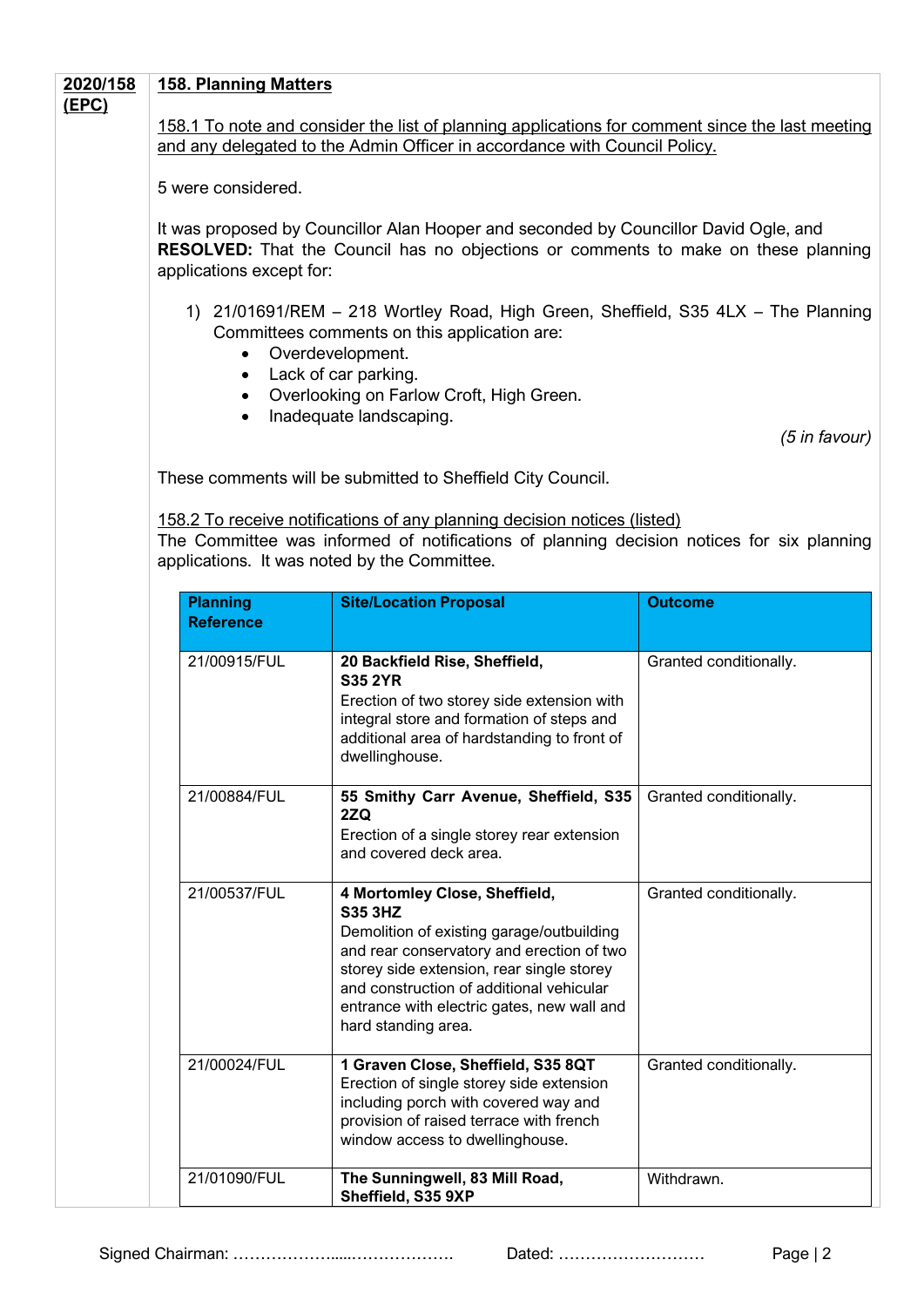|          |                                                                                                                                                                                                                                                                                                                                                                                                        | Erection of first floor side extension to<br>dwellinghouse.                                                                                                                                               |               |  |  |
|----------|--------------------------------------------------------------------------------------------------------------------------------------------------------------------------------------------------------------------------------------------------------------------------------------------------------------------------------------------------------------------------------------------------------|-----------------------------------------------------------------------------------------------------------------------------------------------------------------------------------------------------------|---------------|--|--|
|          | 21/01018/FUL                                                                                                                                                                                                                                                                                                                                                                                           | 2 Stephen Drive, Grenoside, Sheffield,<br><b>S35 8QY</b><br>Erection of detached single garage with<br>under floor storage to side of<br>dwellinghouse.                                                   | Refused.      |  |  |
|          | 20/04177/FUL                                                                                                                                                                                                                                                                                                                                                                                           | 209 High Street, Ecclesfield, Sheffield,<br><b>S35 9XB</b><br>Erection of dwellinghouse.                                                                                                                  | Refused.      |  |  |
|          | 21/01057/FUL                                                                                                                                                                                                                                                                                                                                                                                           | 1 Greno Crescent, Sheffield, S35 8NX<br>Retention of existing fence (Application<br>under Section 73 to remove condition 0.2<br>(Removal of fence) as imposed by<br>planning permission no. 17/04622/FUL. | Refused.      |  |  |
| 2020/159 | <b>159. Licensing Matters</b>                                                                                                                                                                                                                                                                                                                                                                          |                                                                                                                                                                                                           |               |  |  |
| (EPC)    |                                                                                                                                                                                                                                                                                                                                                                                                        | Licensing application received in from Lidl Limited.                                                                                                                                                      |               |  |  |
|          | 1)                                                                                                                                                                                                                                                                                                                                                                                                     | Lidl Limited - Thorncliffe Lane, Sheffield, S35 3XU.                                                                                                                                                      |               |  |  |
|          | CIIr J Brownrigg raised concerns regarding the proposed Sunday trading hours of 7am - 11pm<br>for the sale of alcohol, as supermarket normal trading hours on a Sunday are 10am - 4pm.<br>Chairman Cllr A Hooper mentioned that it depends on the size of the store that the trading hours<br>are different to that of normal Sunday trading hours.                                                    |                                                                                                                                                                                                           |               |  |  |
|          | Chairman Cllr A Hooper suggested that the Environmental Planning Committee write to the<br>Licensing department asking for clarification on the trading hours for Sunday.<br>It was proposed by Cllr D Ogle and seconded by Cllr J Brownrigg, and<br><b>RESOLVED:</b> That the Council should write to the Licensing department for clarification on the<br>trading hours for Sunday.<br>(5 in favour) |                                                                                                                                                                                                           |               |  |  |
|          |                                                                                                                                                                                                                                                                                                                                                                                                        |                                                                                                                                                                                                           |               |  |  |
| 2020/160 | <b>160. Weatherproof Litter Poster</b>                                                                                                                                                                                                                                                                                                                                                                 |                                                                                                                                                                                                           |               |  |  |
| (EPC)    | To receive a verbal report on an initiative aimed at addressing litter and next steps.                                                                                                                                                                                                                                                                                                                 |                                                                                                                                                                                                           |               |  |  |
|          | The Admin Officer informed the Committee that the current litter posters are not sufficiently<br>weatherproof or durable to sustain being kept placed around the parish. The Community<br>Coordinator would like to order some more durable and weatherproof litter posters of a stronger<br>material with holes so that they can be placed more securely around the Parish.                           |                                                                                                                                                                                                           |               |  |  |
|          | A quote for 25 A3 posters at £111.00 ex VAT and 45 A4 posters at £107.00 ex VAT was read<br>out to the Councillors.                                                                                                                                                                                                                                                                                    |                                                                                                                                                                                                           |               |  |  |
|          |                                                                                                                                                                                                                                                                                                                                                                                                        | It was agreed that more weatherproof posters are needed and recommend to Council that the<br>weatherproof litter posters are approved for payment.                                                        |               |  |  |
|          | approximately £250 be approved for payment.                                                                                                                                                                                                                                                                                                                                                            | It was proposed by Councillor Alan Hooper and seconded by Councillor David Ogle, and<br><b>RESOLVED:</b> It is recommended to Council that the weatherproof litter posters at a cost of                   | (5 in favour) |  |  |